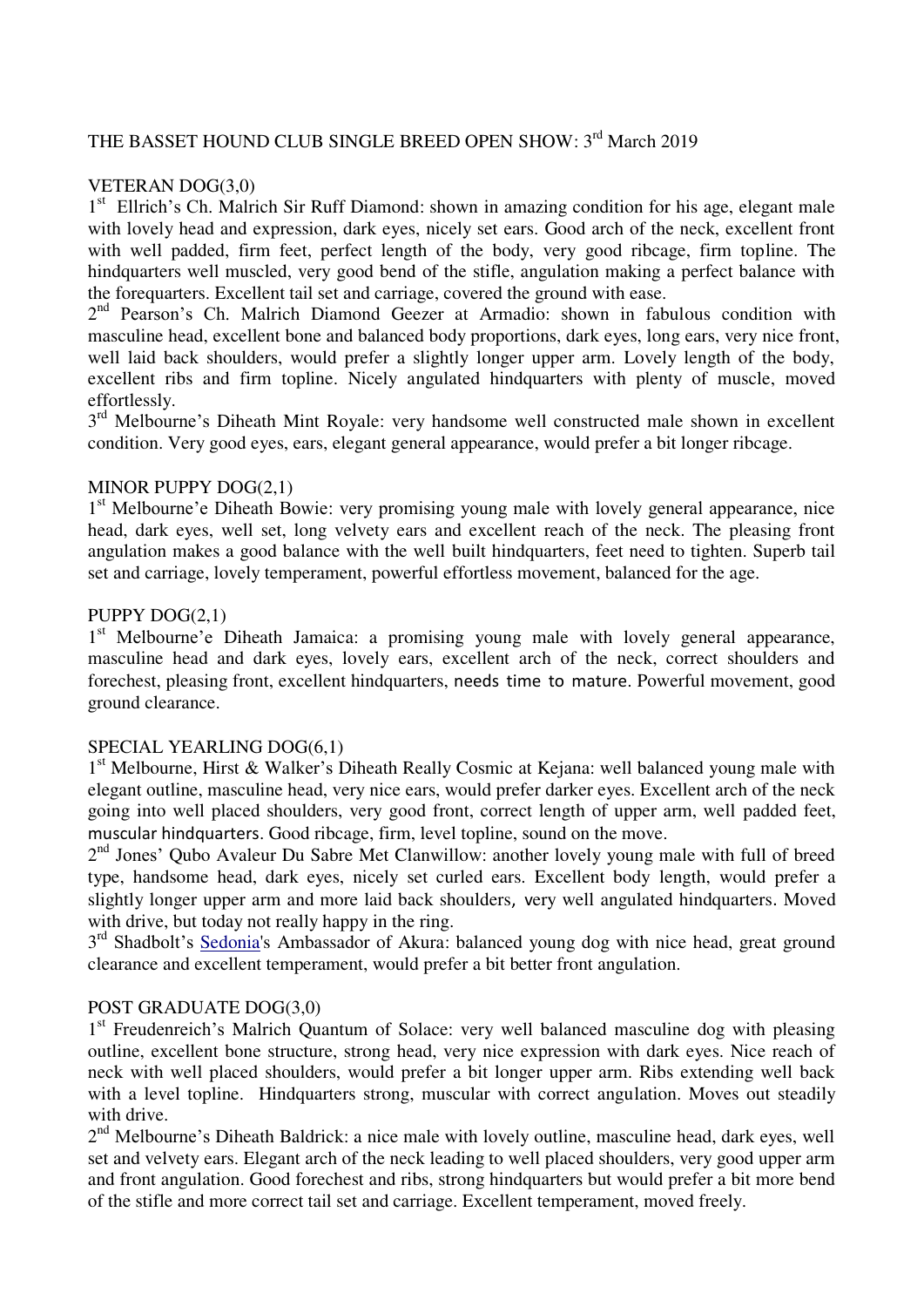3<sup>rd</sup> Williams' Newdown Xavier-Xantos at Bromp: very strong male with masculine head, lovely expression with dark eyes, well padded feet, level topline, great temperament, a bit too heavy in type for me.

### LIMIT DOG(4,0)

1<sup>st</sup> Newman's Woferlow Han Solo: very handsome masculine general appearance with lovely head planes, dark eyes and perfectly set velvety ears. Excellent reach of the neck, well set back shoulders, very good front angulation which is in perfect harmony with the angulation of the lovely muscled and angulated hindquarters. Feet compact and well padded. Desirable length of the body with level and firm topline, nice forechest, would prefer a bit longer sternum. Correct set and carriage of the tail, lovely temperament, moved with lots of reach and drive.

2<sup>nd</sup> Robinson's Bushoby The Architect: very nice male with masculine head, deep muzzle, dark eyes and nicely set long ears. Good neck followed by nice placement of shoulders, correct upper arm and front angulation, compact feet. Excellent length of the body, with good forechest and ribcage, firm topline. Correct hindquarters, would prefer a bit more bend of the stifle. Moved effortlessly, covered the ground with ease.

3<sup>rd</sup> Melbourne's Diheath Wreckless Eric: well balanced, very masculine dog with lovely head, could do with a bit more angulation both front and rear. Balanced movement, great temperament.

### OPEN DOG(6,2)

Lovely class with beautiful dogs, it wasn't an easy decision.

1<sup>st</sup> Beale & Newman's Ch.Woferlow Kanye West: carismatic male with full of personality, beautiful proportions of the head, excellent eyes and ears. The arch of the neck leads beautifully into the shoulders, which are well laid back and are in harmony with the good length of the upper arm and good front angulation, very nice, well padded, compact feet. Desired length of the body with firm topline leading into perfectly set and carried tail, excellent hindquarters, well muscled with good bend of the stifle. Balanced, powerful in movement, lovely temperament, in harmony with the handler.

2<sup>nd</sup> Archer's Malrich Casinoroyale at Roamanbay: male with well balanced general appearance, beautiful head, soft expression, lovely dark eyes, nicely set, curling ears. The perfectly angulated forequarters show a pleasing harmony with the very muscular and well built hindquarters. Excellent length of the body with level topline, excellent sternum and ribcage. Very nice tail set and carriage, moved with lots of reach and drive.

3<sup>rd</sup> Ellrich's Ch.Malrich Monkey Business: very elegant male with excellent body proportions, lovely head, good fore- and hindquarters, balanced movement.

### VETERAN BITCH(4,1)

1<sup>st</sup> Newman's Ch. Woferlow Rock Chick: very elegant, feminine bitch with beautiful head, dark eyes, correctly set velvety ears. Excellent arch of the neck, very good front angulation, compact feet. Perfect length of the body, level firm topline, very nice ribcage. Hindquarters well muscled with lovely bend of the stifle, in harmony with the front. Wonderful temperament, moved with full of reach and drive, a bit wide on coming back.

2<sup>nd</sup> Newman's Ch.Woferlow Tinker Bell: very nice girl in fabulous condition for her age. Lovely feminine general appearance, beautiful head with soft expression, dark eyes, nicely set and curling ears. Good neck, desired length of the body with correct ribcage and level topline. Front and rear angulation well balanced. Excellent tail set and carriage, lovely temperament, powerful movement.

3<sup>rd</sup> Cartwright's Harvidene Let It Be at Longmynd: lovely feminine bitch with nice head and well balanced body, good angulation and effortless movement.

I was really pleased to see many youngsters in minor puppy and puppy classes of outstanding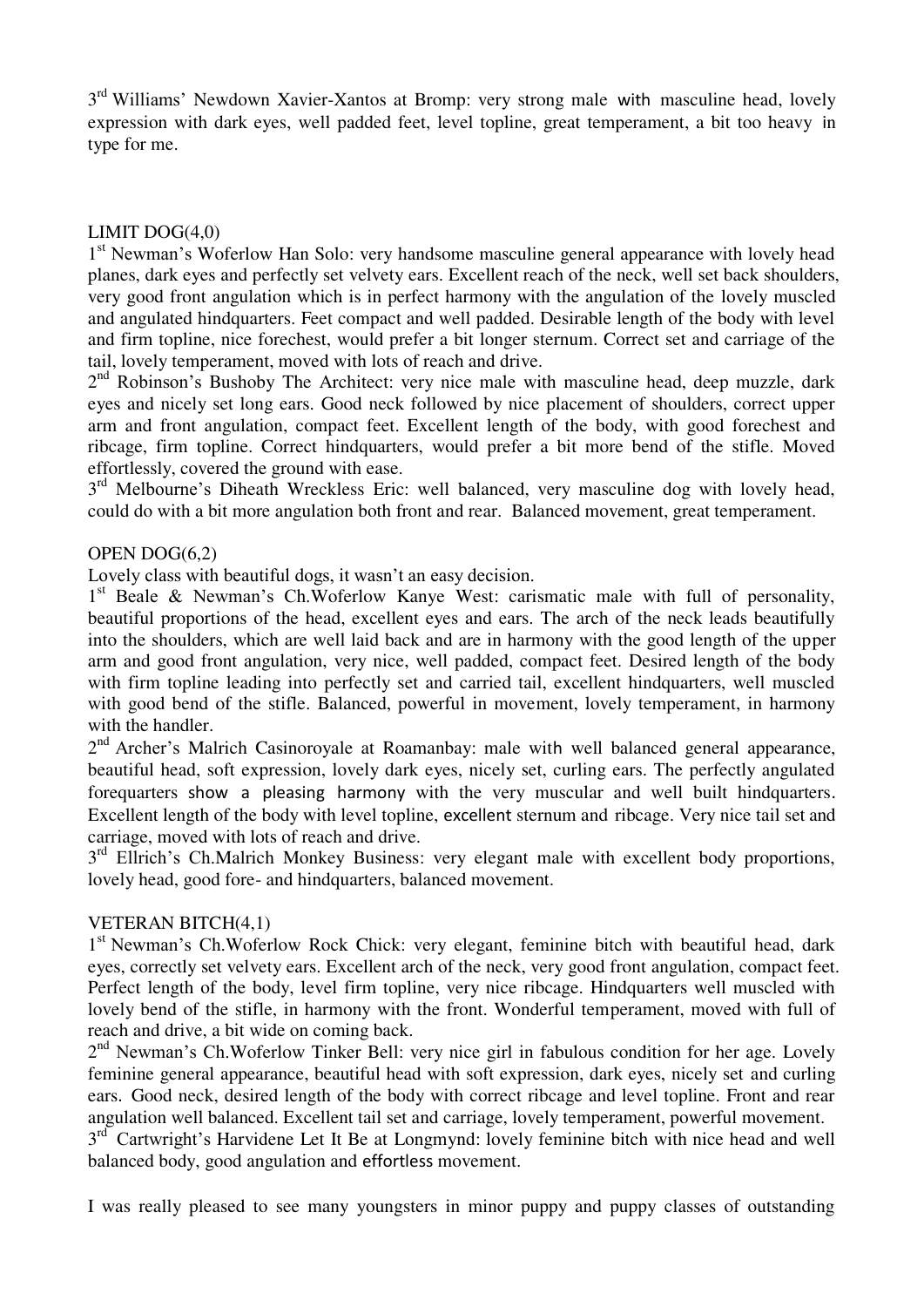quality. It will be interesting to follow their progress.

# MINOR PUPPY BITCH(6,2)

1<sup>st</sup> Archer's Armadio Chicago Fire at Roamanbay: stunning youngster with lots of potential. Lovely outline with beautiful head, dark eyes and velvety good set ears. The body is perfectly balanced with excellent angulations at the front and back, nice compact feet very good sternum and ribcage, lovely tailset. Very balanced movement and firm topline for the age, great temperament.

 $2<sup>nd</sup>$  Melbourne & Isted's Diheath The Jean Genie: young girl with beautiful type, lovely head, nice eyes and ears. Excellent length of the body with balanced angulations, lovely well muscled hindquarters and good bend of the stifle. Level topline, tail set and carried nicely, excellent movement with reach and drive, good temperament.

3<sup>rd</sup> Feetham's Kimblehome Magic Happens: nice girl with lovely type, balanced body proportions, will need to mature and gain a bit more confidence in the ring.

## PUPPY BITCH(6,0)

1<sup>st</sup> Pearson's Armadio I'm on Fire: very promising, elegant bitch with wonderful head, lovely dark eyes and well set ears. Beautiful arch of the neck leads to nicely placed shoulders, very good front angulation which makes a perfect balance with the lovely bend of the stifle in the hindquarters. Good topline for the age, excellent tail set and carriage, moved effortlessly.

2<sup>nd</sup> Melbourne's Diheath Cuba: very charming young girl with excellent body proportions, nice head, dark eyes and good ears. There is a good balance between the nicely angulated front and hindquarters, very good ribs and level topline for the age, lovely set and carriage of the tail. Moved out strong.

3<sup>rd</sup> Jones<sup>7</sup> Clanwillow Bright By Design: nice youngster with pleasing outline, good angulations, excellent head, nice temperament and movement, needs more time to mature.

# JUNIOR BITCH(1,0)

1<sup>st</sup> Newman's Woferlow Scarlett Witch: elegant and stylish bitch with feminine head, very nice dark eyes, pleasing expression. Presents a desired length and body proportions with well angulated front and hindquarters. Lovely neck leading into nicely placed shoulders, good front, good length of ribbing. Level and firm topline, gaiting freely and soundly.

## SPECIAL YEARLING BITC(2,0)

1<sup>st</sup> Ellrich's Malrich Paris Carver: beautifully presented bitch with lovely substance, well constructed overall. Excellent in head and skull proportions, dark eyes and gentle expression. Elegant, long neck, pleasing lay of shoulders and length of upper arm. Desired length of the body and perfectly balanced angulation front and rear, ribcage smooth and extending well back. Level topline, moved freely with easy action.

2<sup>nd</sup> Steers' Victory Doll od Berounky at Rosezest: attractive bitch with lovely substance, soft expression, dark eyes, correct set of ears, good length and curl. Well proportioned head, nice overall body shape with desired length. Elegant neck with well balanced front and rear angulations, level topline, ribs of good length, firm topline, would prefer a bit more correct tail set and carriage.

## POST GRADUATE BITCH(6,3)

1<sup>st</sup> Archer's Roamanbay Hot Chilli Peppa: stunning bitch, balanced, elegant and stylish. Admired her head and expression, dark eyes and excellent earset. Beautifully arched neck flows smoothly into well laid back shoulders, perfect front at rear angulation with excellent length of the upper arm and lovely bend of the stifle. Prominent forechest, ribbed well back, topline level and firm with correct tail set, covered the ground with ease. Such a shame that she is not happy in the ring, still couldn't ignore the outstanding quality when making my decision for the winner of this class.

2<sup>nd</sup> Robinson's Bushoby A New Moon: another charming, elegant bitch with excellent body proportions. Nicely modelled, feminine head with dark eyes and gentle expression. Well laid shoulders, pleasing angulations, smooth ribs reaching well back. Kept the level topline on the move,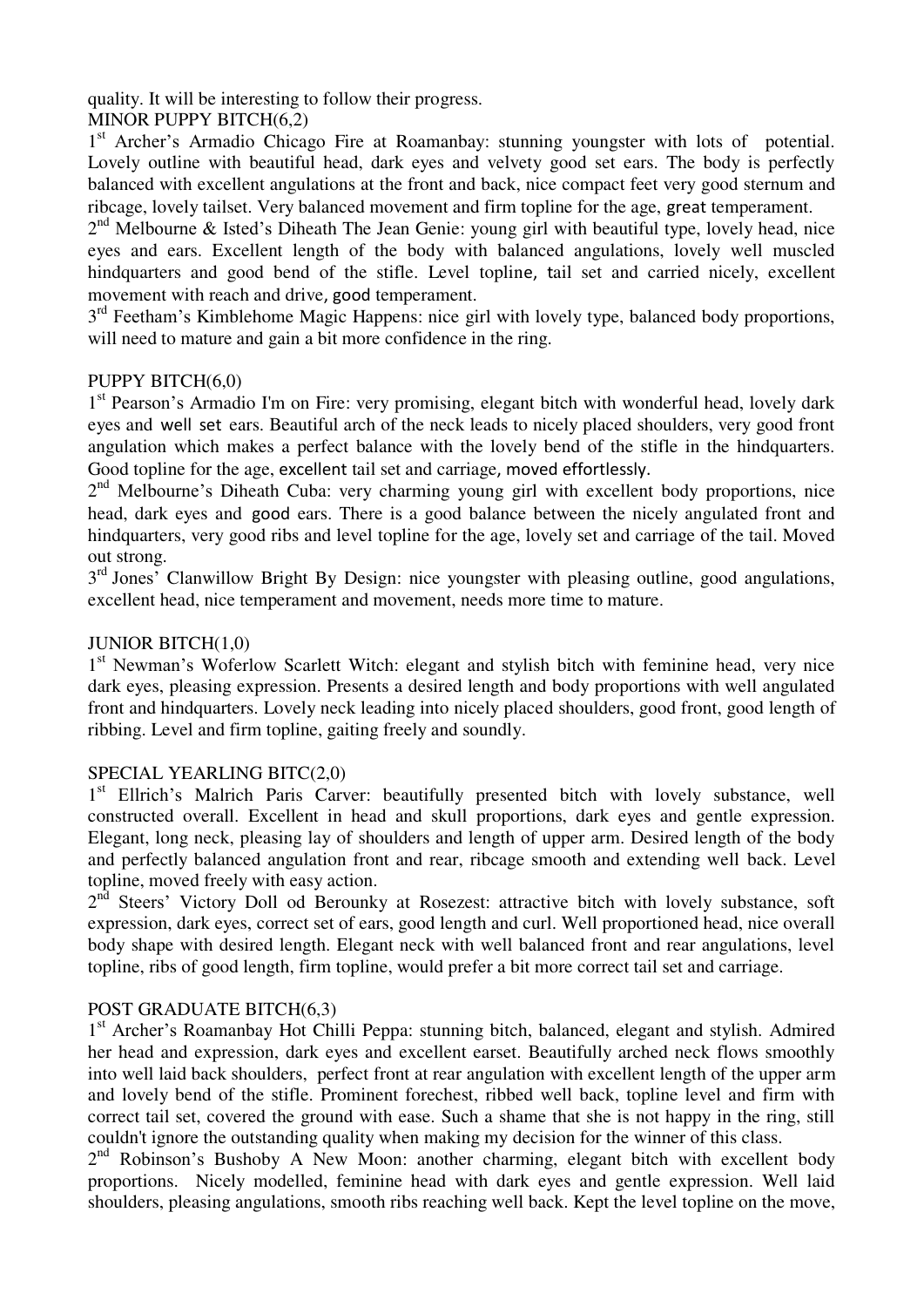carried the tail well, moved with excellent reach and drive, very outgoing temperament.

3<sup>rd</sup> Steers' Rosezest Sansa Stark: very well balanced girl with lovely temperament, shown in excellent condition. Nice feminine head with lovely clean eyes and soft expression. Desired length of the body, correct angulations, sound, free-striding action.

### LIMIT BITCH(8,2)

Another lovely class!

1 st Cartwright & Williams' Bromp Miss Velvet at Longmynd: this attractive girl was full of breed type and quality. The head well proportioned and feminine with melting expression, the ears set correctly. Lovely arch of the neck flowing into perfectly angulated forequarters with nice shoulder placement and ideal length of the upper arm. Desired length of the body with prominent forechest, strong bones, pleasing length to the ribcage, powerful, well angulated hindquarters with lovely tail set. Moved effortlessly, covering the ground with ease.

2<sup>nd</sup> Freudenreich's Malrich Puss N Boots: very elegant bitch with lovely head, desired body proportions, dark eyes, gentle expression, ears set correctly and beautifully curled. Lovely reach of the neck, good shoulders, excellent front, well sprung ribs of good length. Presented in superb condition, nicely angled front and rear. Moved effortlessly, in harmony with the handler.

3<sup>rd</sup> Ellrich's Burnvale White Diamond With Malrich: lovely girl with balanced general appearance, feminine head, good angulations. Moving true both ways.

### OPEN BITCH(8,3)

Really strong class with lots of quality bitches.

1<sup>st</sup> Pearson's Ch.Roamanbay Russia With Love to Armadio: stunning bitch, shown in superb condition with excellent breed type, lovely feminine head, dark eyes, gentle expression. Beautiful arch of the neck which leads into well placed shoulders, pleasing front and prominent forechest. Desired length of the body with good proportions, strong and nicely angulated hindquarters. Moved effortlessly with reach and drive.

2<sup>nd</sup> Archer's Ch.Roamanbay Russian About: beautiful, elegant bitch with excellent body proportions and lovely outline. Noble head with dark eyes, nicely set ears and melting expression. Strong neck leading into pleasing shoulder placement and sound front with makes perfect balance with the lovely angulation of the hindquarters resulting in a perfectly balanced, stunning side movement.

3<sup>rd</sup> Ellrich's Ch.Malrich I Gotta Feeling: charming and feminine girl, very well put together with perfectly balanced body, pretty head, level topline, pleasing angulations, covered the ground with ease.

BEST DOG Woferlow Kanye West

RESERVE BEST DOG Malrich Sir Ruff Diamond

BEST PUPPY DOG Diheath Jamaica

BEST BITCH Bromp Miss Velvet At Longmynd

RESERVE BEST BITCH Armadio Chicago Fire in Roamanbay